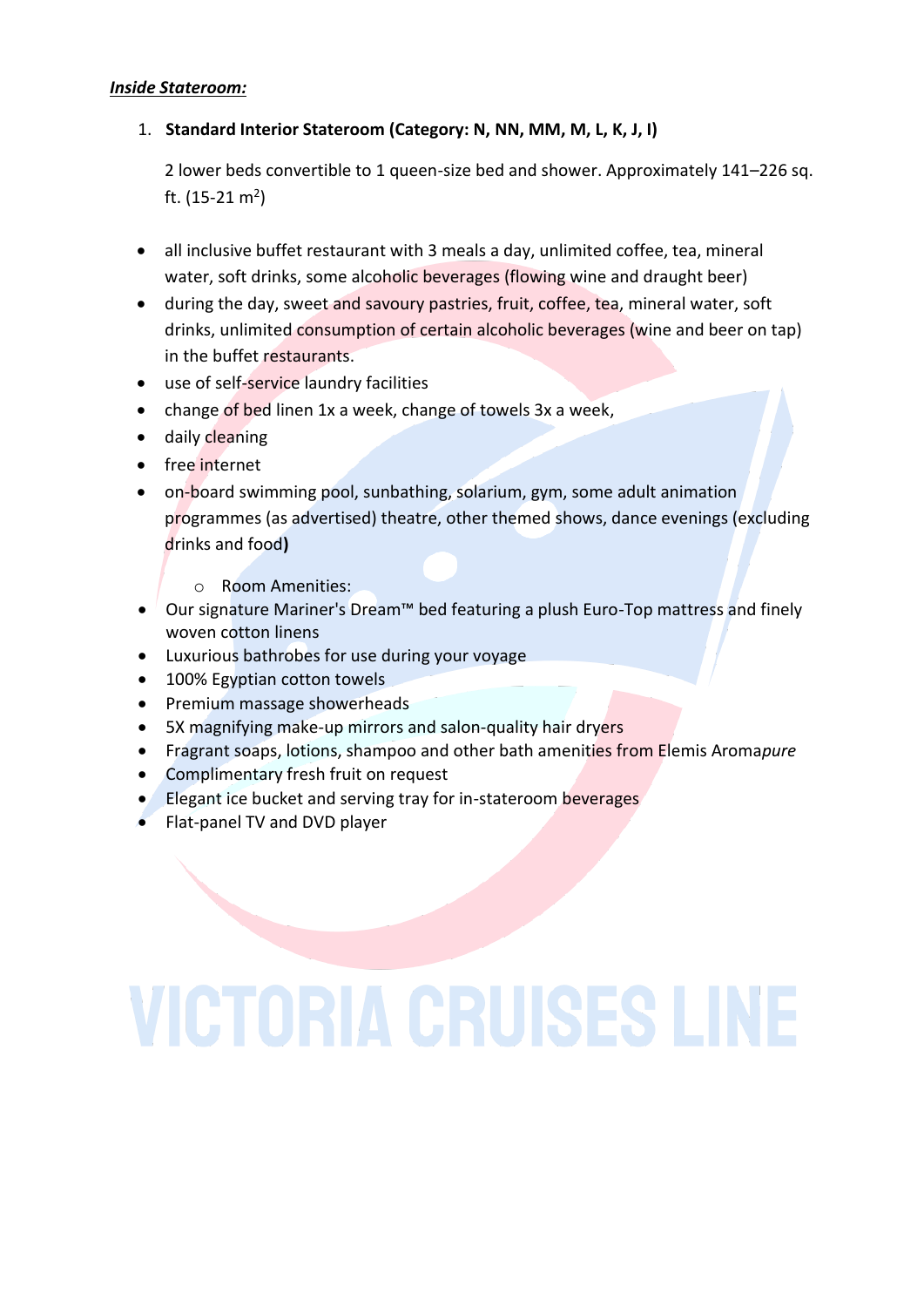## 2. **Large Spa Interior Stateroom (Category: IQ)**

Opt for the serenity of a new Spa Suite or Stateroom, featuring modern spa amenities such as yoga mattes and an iPod® docking station. Also available are exclusive spa treatments from the nearby Greenhouse Spa and Salon. 2 lower beds convertible to 1 queen-size bed and shower. Approximately 141–226 sq.ft.(15-21 m<sup>2</sup>)

- all inclusive buffet restaurant with 3 meals a day, unlimited coffee, tea, mineral water, soft drinks, some alcoholic beverages (flowing wine and draught beer)
- during the day, sweet and savoury pastries, fruit, coffee, tea, mineral water, soft drinks, unlimited consumption of certain alcoholic beverages (wine and beer on tap) in the buffet restaurants.
- use of self-service laundry facilities
- change of bed linen 1x a week, change of towels 3x a week,
- daily cleaning
- free internet
- on-board swimming pool, sunbathing, solarium, gym, some adult animation programmes (as advertised) theatre, other themed shows, dance evenings (excluding drinks and food**)**
- Port charges
	- o Room Amenities:
- Our signature Mariner's Dream™ bed featuring a plush Euro-Top mattress and finely woven cotton linens
- Luxurious bathrobes for use during your voyage
- 100% Egyptian cotton towels
- Premium massage showerheads
- 5X magnifying make-up mirrors and salon-quality hair dryers
- Fragrant soaps, lotions, shampoo and other bath amenities from Elemis Aroma*pure*
- Complimentary fresh fruit on request
- Elegant ice bucket and serving tray for in-stateroom beverages
- Flat-panel TV and DVD player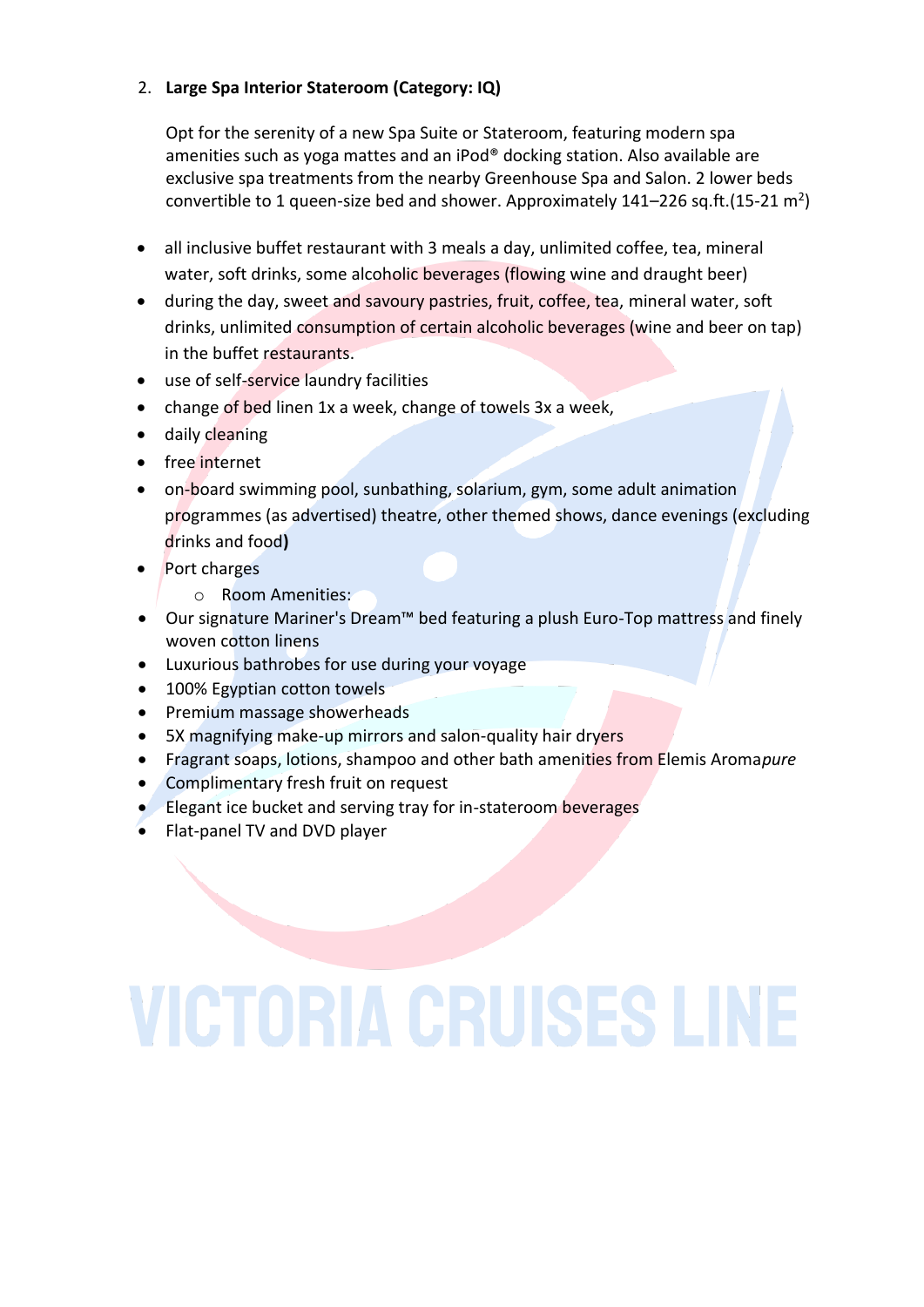### *Oceanview Stateroom:*

## 1. **Large Outside Stateroom (fully obstructed view) (Category: HH, H, G, FF, F, EE, E, DD, DA, D, C )**

2 lower beds convertible to 1 queen-size bed, bathtub, shower. Approximately 174– 255 sq. ft. (17-25 m<sup>2</sup>)

- all inclusive buffet restaurant with 3 meals a day, unlimited coffee, tea, mineral water, soft drinks, some alcoholic beverages (flowing wine and draught beer)
- during the day, sweet and savoury pastries, fruit, coffee, tea, mineral water, soft drinks, unlimited consumption of certain alcoholic beverages (wine and beer on tap) in the buffet restaurants.
- use of self-service laundry facilities
- change of bed linen 1x a week, change of towels 3x a week,
- daily cleaning
- free internet
- on-board swimming pool, sunbathing, solarium, gym, some adult animation programmes (as advertised) theatre, other themed shows, dance evenings (excluding drinks and food**)**
- Port charges
	- o Room Amenities:
- Our signature Mariner's Dream™ bed featuring a plush Euro-Top mattress and finely woven cotton linens
- Luxurious bathrobes for use during your voyage
- 100% Egyptian cotton towels
- Premium massage showerheads
- 5X magnifying make-up mirrors and salon-quality hair dryers
- Fragrant soaps, lotions, shampoo and other bath amenities from Elemis Aroma*pure*
- Complimentary fresh fruit on request
- Elegant ice bucket and serving tray for in-stateroom beverages
- Flat-panel TV and DVD player
- Ice service, shoeshine service and nightly turndown service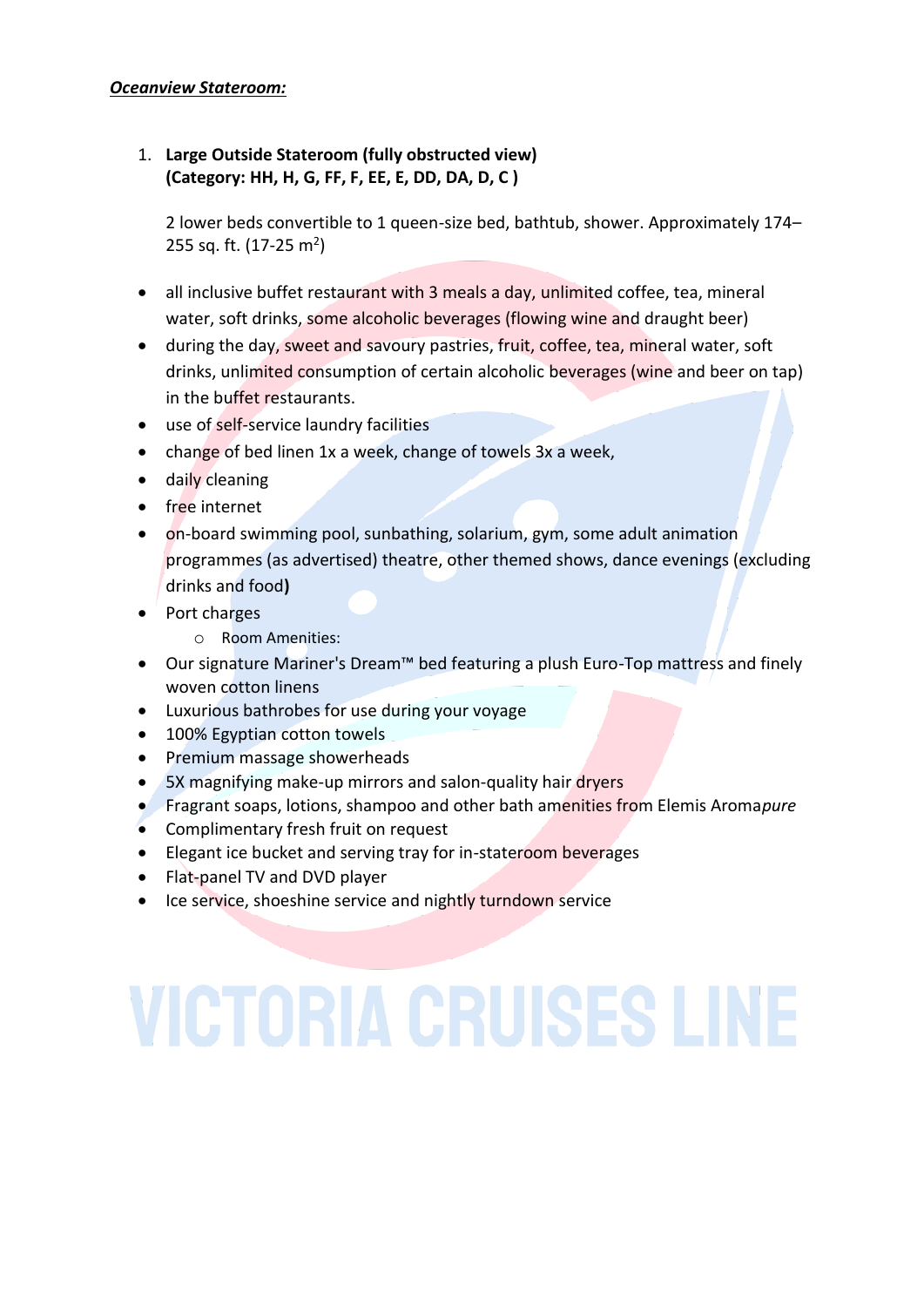## 2. **Lanai Ocean-View Stateroom (Category: CA)**

2 lower beds convertible to 1 queen-size bed, bathtub & shower. Sliding glass doors lead onto the walk-around Lower Promenade Deck. Approximately 181–256 sq. ft.(18-25 m<sup>2</sup>)

- all inclusive buffet restaurant with 3 meals a day, unlimited coffee, tea, mineral water, soft drinks, some alcoholic beverages (flowing wine and draught beer)
- during the day, sweet and savoury pastries, fruit, coffee, tea, mineral water, soft drinks, unlimited consumption of certain alcoholic beverages (wine and beer on tap) in the buffet restaurants.
- use of self-service laundry facilities
- change of bed linen 1x a week, change of towels 3x a week,
- daily cleaning
- free internet
- on-board swimming pool, sunbathing, solarium, gym, some adult animation programmes (as advertised) theatre, other themed shows, dance evenings (excluding drinks and food**)**
- Port charges
	- o Room Amenities:
- Direct access to the Lower Promenade Deck
- Luxurious beds featuring Sealy® Premium Euro-Top mattresses and finely woven cotton linens
- Deluxe waffle weave and terry cloth bathrobes for use during your voyage
- 100% Egyptian cotton towels
- Premium massage showerheads
- 5X magnifying make-up mirrors and salon-quality hair dryers
- Fragrant soaps, lotions, shampoo and other bath amenities from Elemis Aromapure
- Complimentary fresh fruit on request
- Elegant ice bucket and serving tray for in-stateroom beverages
- Flat-panel TV and DVD player
- Ice service, shoeshine service and nightly turndown service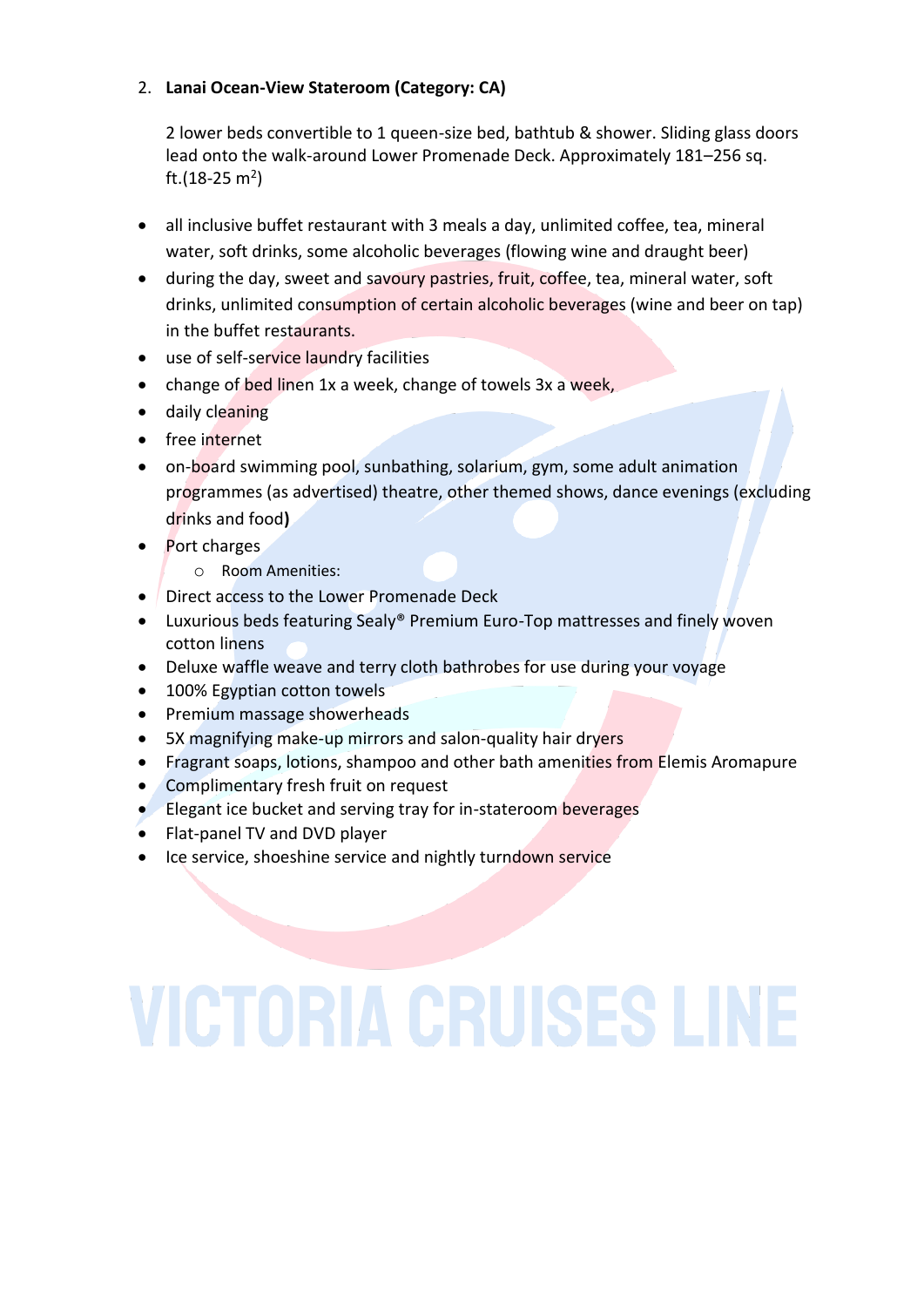## 1. **Spa Verandah Suite (Category: CQ) ONLY VICTORIA AMAZING**

Opt for the serenity of a new Spa Suite, featuring modern spa amenities such as yoga mattes and an iPod® docking station. Also available are exclusive spa treatments from the nearby Greenhouse Spa and Salon. 2 lower beds convertible to 1 queen-size bed, bath & shower, sitting area, mini-bar, refrigerator, Approximately 244 sq. ft (23 m<sup>2</sup>). No balkony!

- all inclusive buffet restaurant with 3 meals a day, unlimited coffee, tea, mineral water, soft drinks, some alcoholic beverages (flowing wine and draught beer)
- during the day, sweet and savoury pastries, fruit, coffee, tea, mineral water, soft drinks, unlimited consumption of certain alcoholic beverages (wine and beer on tap) in the buffet restaurants.
- use 3 laundry service per week
- change of bed linen 1x a week, change of towels 3x a week,
- daily cleaning
- free internet
- on-board swimming pool, sunbathing, solarium, gym, some adult animation programmes (as advertised) theatre, other themed shows, dance evenings (excluding drinks and food**)**
- Port charges
	- o Room Amenities:
- A variety of firm, medium and soft pillows
- Premium duvet; oversized bath towels; and soft, cotton bathrobes and slippers
- No-host mini-bar for easy entertaining
- One-touch telephone concierge service
- Umbrellas for your use on the cruise
- Signature Mariner's Dream™ bed featuring a plush Euro-Top mattress and finely woven cotton linens
- Luxurious bathrobes for use during your voyage
- 100% Egyptian cotton towels
- Premium massage showerheads
- 5X magnifying make-up mirrors and salon-quality hair dryers
- Fragrant soaps, lotions, shampoo and other bath amenities from Elemis Aroma*pure*
- Complimentary fresh fruit on request
- Elegant ice bucket and serving tray for in-stateroom beverages
- Flat-panel TV and DVD player
- Complimentary DVD library
- Ice service, shoeshine service and nightly turndown service
- Yoga mattes
- iPod<sup>®</sup> docking station
- Easy access to the Greenhouse Spa & Salon

## *Suite:*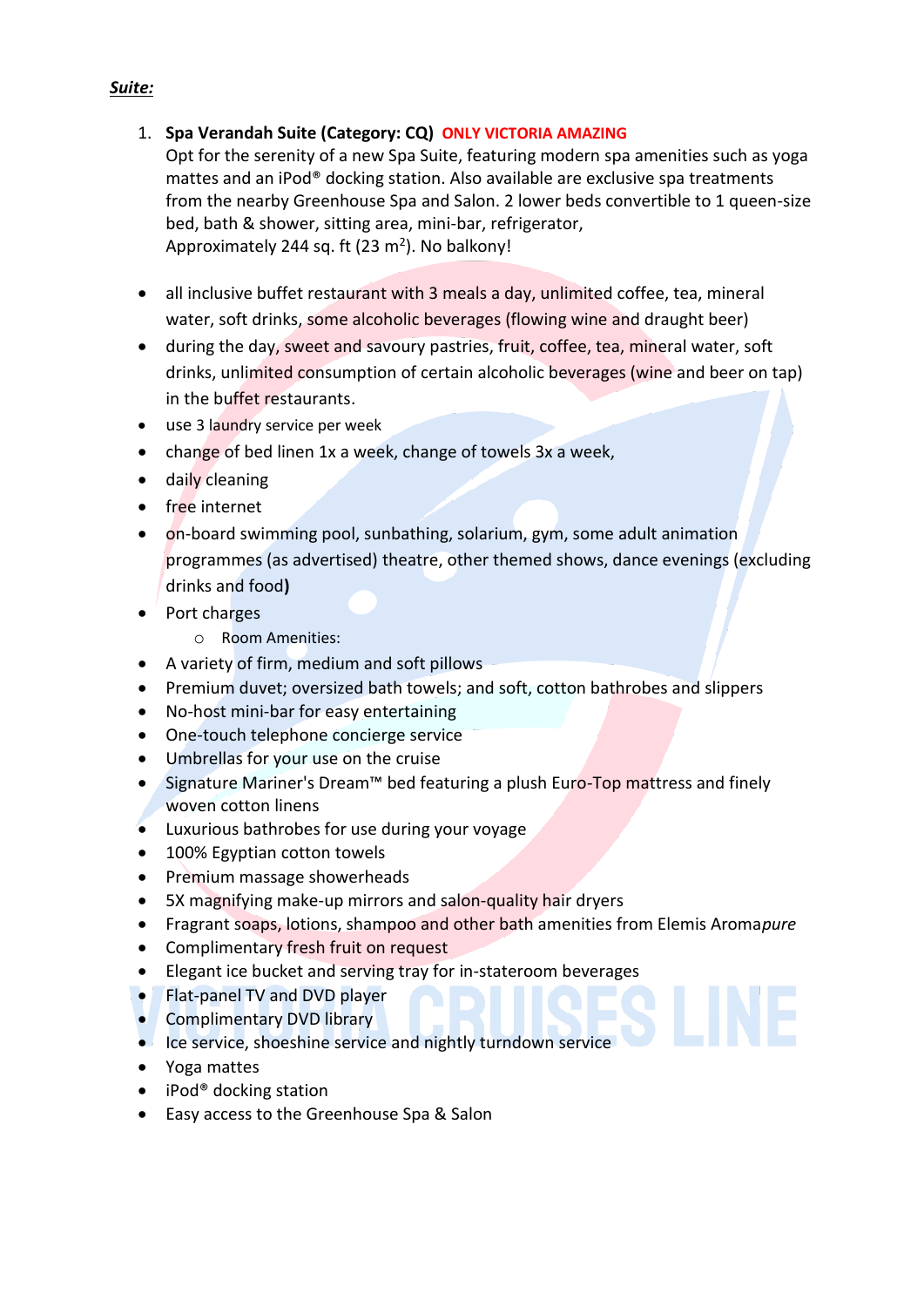## 2. **Spa Verandah Suite (Category: BQ)**

Opt for the serenity of a new Spa Suite, featuring modern spa amenities such as yoga mattes and an iPod® docking station. Also available are exclusive spa treatments from the nearby Greenhouse Spa and Salon. 2 lower beds convertible to 1 queen-size bed, bath & shower, sitting area, private verandah, mini-bar, refrigerator, floor-toceiling windows. Approximately 244 sq. ft (23 m<sup>2</sup>). including verandah.

- all inclusive buffet restaurant with 3 meals a day, unlimited coffee, tea, mineral water, soft drinks, some alcoholic beverages (flowing wine and draught beer)
- during the day, sweet and savoury pastries, fruit, coffee, tea, mineral water, soft drinks, unlimited consumption of certain alcoholic beverages (wine and beer on tap) in the buffet restaurants.
- 3 laundry service per week
- change of bed linen 1x a week, change of towels 3x a week,
- daily cleaning
- free internet
- on-board swimming pool, sunbathing, solarium, gym, some adult animation programmes (as advertised) theatre, other themed shows, dance evenings (excluding drinks and food**)**
- Port charges
	- o Room Amenities:
- Teak-lined private verandah
- A variety of firm, medium and soft pillows
- Premium duvet; oversized bath towels; and soft, cotton bathrobes and slippers
- No-host mini-bar for easy entertaining
- One-touch telephone concierge service
- Umbrellas for your use on the cruise
- Signature Mariner's Dream<sup>™</sup> bed featuring a plush Euro-Top mattress and finely woven cotton linens
- Luxurious bathrobes for use during your voyage
- 100% Egyptian cotton towels
- Premium massage showerheads
- 5X magnifying make-up mirrors and salon-quality hair dryers
- Fragrant soaps, lotions, shampoo and other bath amenities from Elemis Aroma*pure*
- Complimentary fresh fruit on request
- Elegant ice bucket and serving tray for in-stateroom beverages
- Flat-panel TV and DVD player
- Complimentary DVD library
- Ice service, shoeshine service and nightly turndown service
- Yoga mattes
- iPod<sup>®</sup> docking station
- Easy access to the Greenhouse Spa & Salon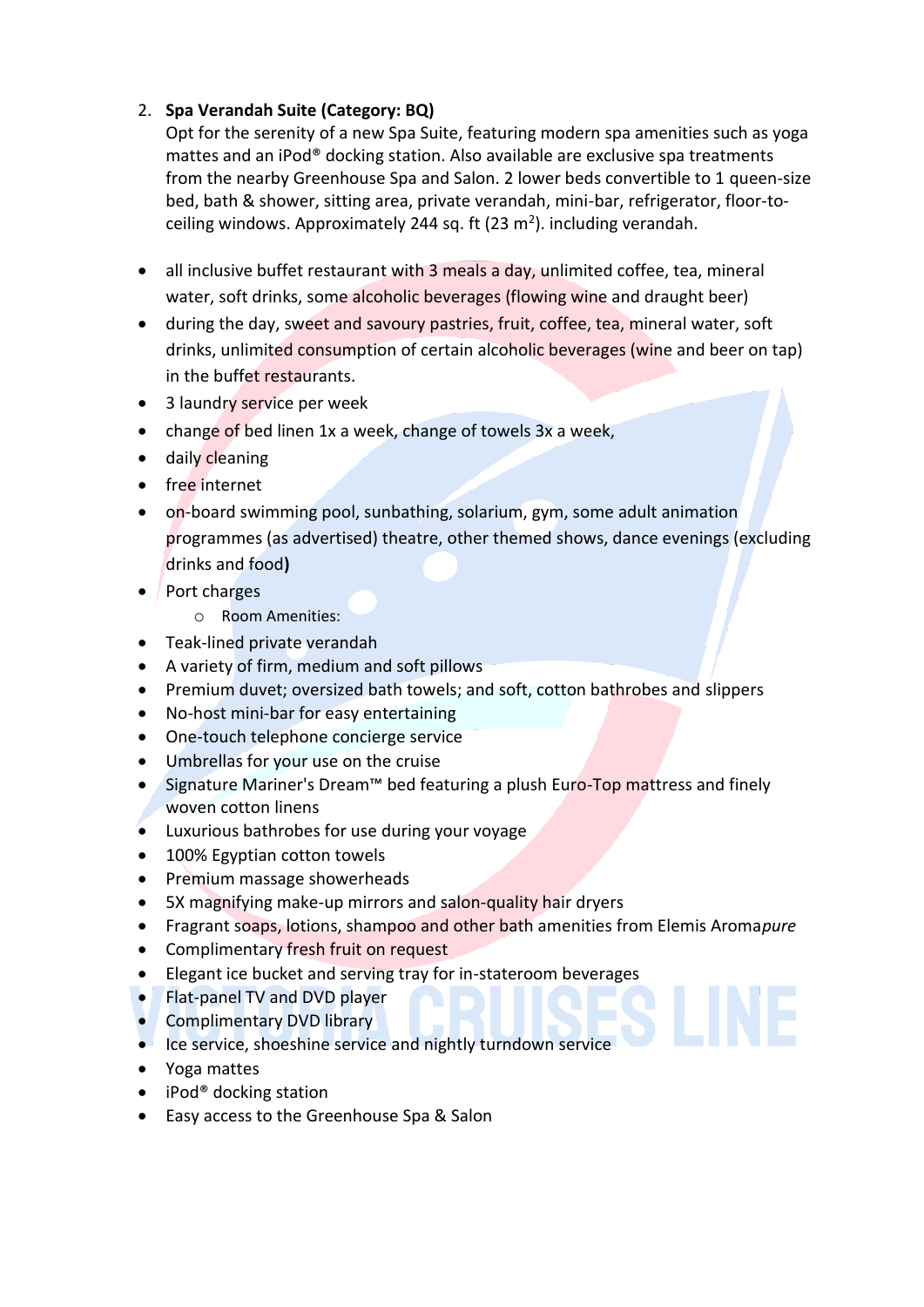## 3. **Vista Suite with Verandah and Navigation deck (Category: BC, BB, BA, B, A)**

2 lower beds convertible to 1 queen-size bed, whirlpool bath & shower, sitting area, private verandah, mini-bar, refrigerator, floor-to-ceiling windows. Approximately 283 sq. ft. (27 m<sup>2</sup>) including verandah.

- all inclusive buffet restaurant with 3 meals a day, unlimited coffee, tea, mineral water, soft drinks, some alcoholic beverages (flowing wine and draught beer)
- during the day, sweet and savoury pastries, fruit, coffee, tea, mineral water, soft drinks, unlimited consumption of certain alcoholic beverages (wine and beer on tap) in the buffet restaurants.
- 3 laundry service per week
- change of bed linen 1x a week, change of towels 3x a week,
- daily cleaning
- free internet
- on-board swimming pool, sunbathing, solarium, gym, some adult animation programmes (as advertised) theatre, other themed shows, dance evenings (excluding drinks and food**)**
- Port charges
	- o Room Amenities:
- Premium duvet, and soft, cotton bathrobes and slippers
- Binoculars for use during voyage
- Teak-lined private verandah
- A variety of firm, medium and soft pillows
- No-host mini-bar for easy entertaining
- Personalized cruise stationery
- One-touch telephone concierge service
- Umbrellas for your use on the cruise
- Signature Mariner's Dream™ bed featuring a plush Euro-Top mattress and finely woven cotton linens
- 100% Egyptian cotton towels
- Premium massage showerheads
- 5X magnifying make-up mirrors and salon-quality hair dryers
- Fragrant soaps, lotions, shampoo and other bath amenities from Elemis Aroma*pure*
- Complimentary fresh fruit on request
- Elegant ice bucket and serving tray for in-stateroom beverages
- Flat-panel TV and DVD player
- Complimentary DVD library
- Ice service, shoeshine service and nightly turndown service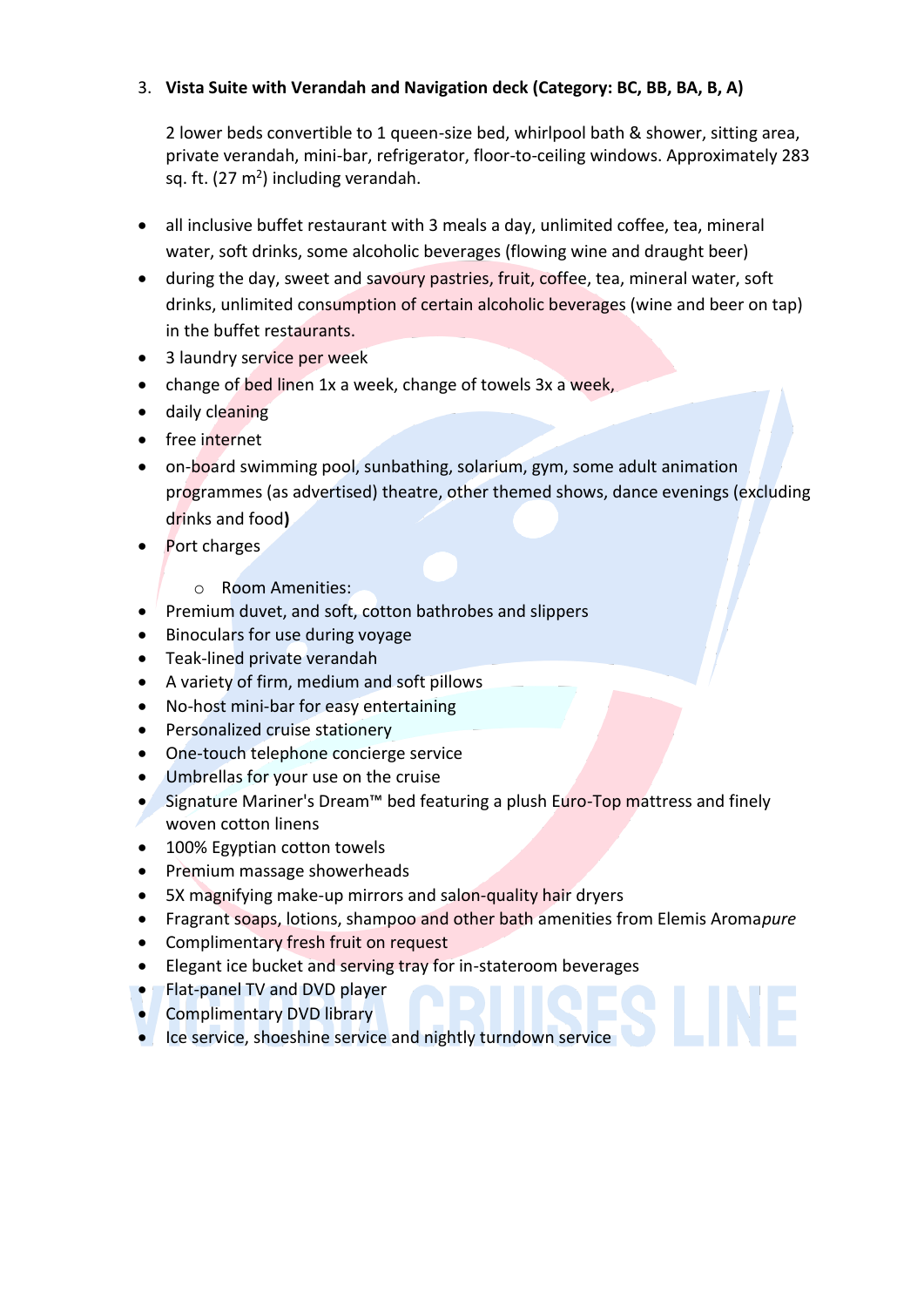## 4. **Neptune Suite with Navigation deck (Category: S)**

2 lower beds convertible to one king-size bed, whirlpool bath & shower, large sitting area, dressing room, private verandah, 1 sofa bed for 2 persons, mini-bar, refrigerator, floor-to-ceiling windows. Approximately 575 sq. ft. (54 m<sup>2</sup>) including verandah.

- all inclusive buffet restaurant with 3 meals a day, unlimited coffee, tea, mineral water, soft drinks, some alcoholic beverages (flowing wine and draught beer)
- during the day, sweet and savoury pastries, fruit, coffee, tea, mineral water, soft drinks, unlimited consumption of certain alcoholic beverages (wine and beer on tap) in the buffet restaurants.
- unlimited laundry service per week
- unlimited linen and towel change per week
- daily cleaning
- free internet
- on-board swimming pool, sunbathing, solarium, gym, some adult animation programmes (as advertised) theatre, other themed shows, dance evenings (excluding drinks and food**)**
- Port charges
	- o Room Amenities:
- Bose® Bluetooth-enabled Soundlink
- Complimentary mimosas with in-suite breakfast
- Premium duvet, and soft, cotton bathrobes and slippers
- Binoculars for use during voyage
- Expanded line of Elemis bath amenities
- In-suite coffee and espresso machine
- A very special amenity exclusively for guests cruising in a Neptune or Pinnacle Suite, the industry-leading Neptune Lounge features a private place to relax, socialize with other suite guests and enjoy the personalized service of a concierge. The fleet-wide lounges provide worktables, large screen television, library, sofas and chairs and Wi-Fi. One-Touch 24-hour Concierge Service is available when the Neptune Lounge is closed.
- Complimentary laundry, pressing and dry cleaning throughout your cruise
- Complimentary sparkling wine served in the Neptune Lounge upon embarkation
- Complimentary bottled water provided in suite at embarkation
- Gorgeous corsages and boutonnieres for the first formal night
- Cold hors d'oeuvres served before dinner each evening on request
- Priority boarding for tendered ports of call
- Special disembarkation service
- Priority dining and seating requests
- Exclusive daily breakfast service
- High tea service in suite on request
- Teak-lined private verandah
- A variety of firm, medium and soft pillows
- No-host mini-bar for easy entertaining
- One-touch telephone concierge service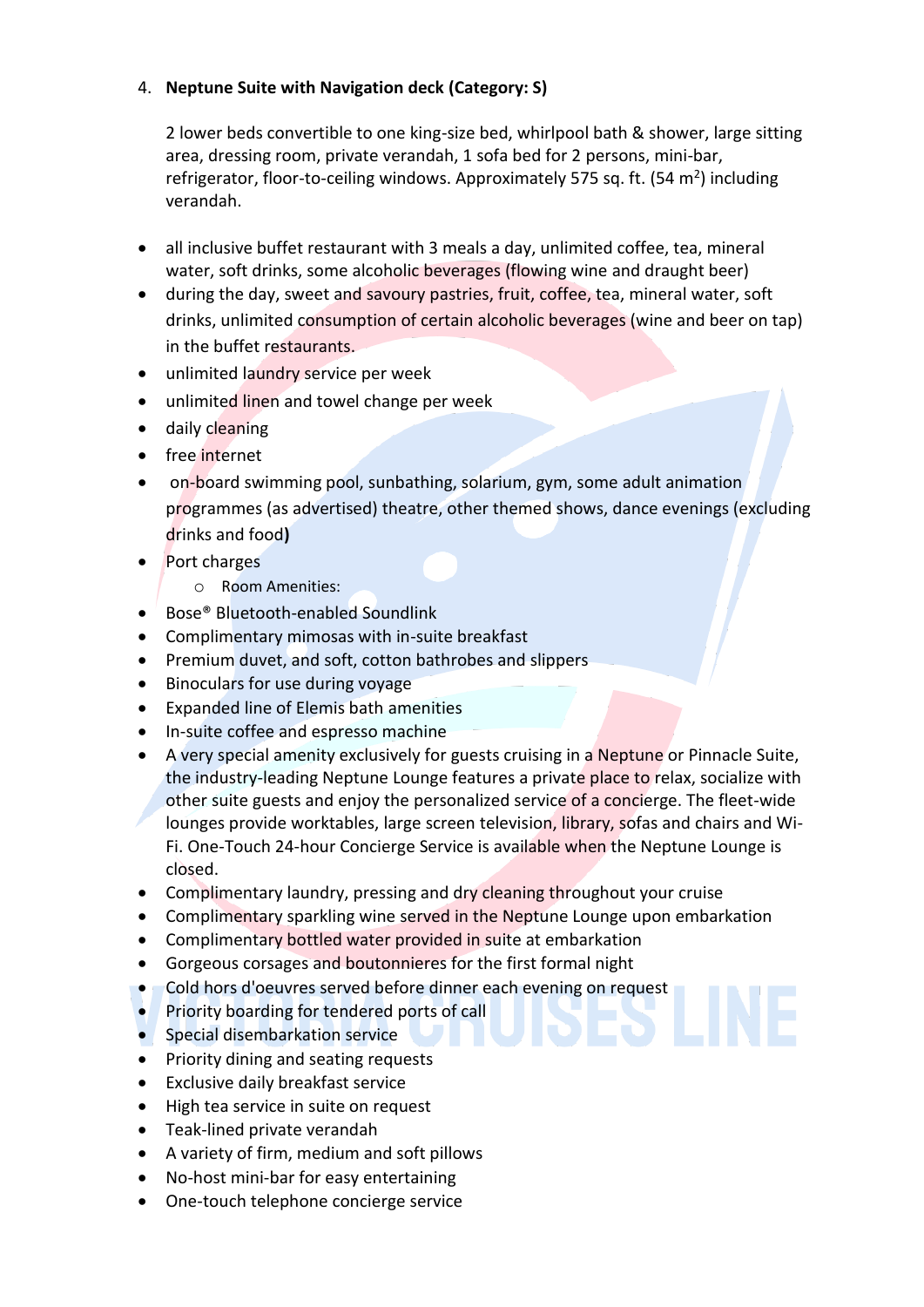- Fresh flowers
- Umbrellas for your use on the cruise
- Signature Mariner's Dream™ bed featuring a plush Euro-Top mattress and finely woven cotton linens
- 100% Egyptian cotton towels
- Premium massage showerheads
- 5X magnifying make-up mirrors and salon-quality hair dryers
- Fragrant soaps, lotions, shampoo and other bath amenities from Elemis Aroma*pure*
- Complimentary fresh fruit on request
- Elegant ice bucket and serving tray for in-stateroom beverages
- Flat-panel TV and DVD player
- Complimentary DVD library
- Ice service, shoeshine service and nightly turndown service

## 5. **Pinnacle Suite with Verandah (Category: PS)**

Bedroom with one king-size bed, oversize whirlpool bath & shower, living room, dining room, dressing room, private verandah, pantry, 1 sofa bed for 2 persons, minibar, refrigerator, guest toilet, floor-to-ceiling windows. Approximately 1,273 sq. ft. (118 m<sup>2</sup>) including verandah.

- all inclusive buffet restaurant with 3 meals a day, unlimited coffee, tea, mineral water, soft drinks, some alcoholic beverages (flowing wine and draught beer)
- during the day, sweet and savoury pastries, fruit, coffee, tea, mineral water, soft drinks, unlimited consumption of certain alcoholic beverages (wine and beer on tap) in the buffet restaurants.
- unlimited laundry service per week
- unlimited linen and towel change per week
- daily cleaning
- free internet
- on-board swimming pool, sunbathing, solarium, gym, some adult animation programmes (as advertised) theatre, other themed shows, dance evenings (excluding drinks and food**)**
- Port charges
	- o Room Amenities:
- Bose® Bluetooth-enabled Soundlink
- Complimentary mimosas with in-suite breakfast
- Premium duvet, and soft, cotton bathrobes and slippers
- Binoculars for use during voyage
- Expanded line of Elemis bath amenities
- In-suite coffee and espresso machine
- A very special amenity exclusively for guests cruising in a Neptune or Pinnacle Suite, the industry-leading Neptune Lounge features a private place to relax, socialize with other suite guests and enjoy the personalized service of a concierge. The fleet-wide lounges provide worktables, large screen television, library, sofas and chairs, refreshments throughout the day and Wi-Fi for a small charge. One-Touch 24-hour Concierge Service is available when the Neptune Lounge is closed.
- Complimentary laundry, pressing and dry cleaning throughout your cruise